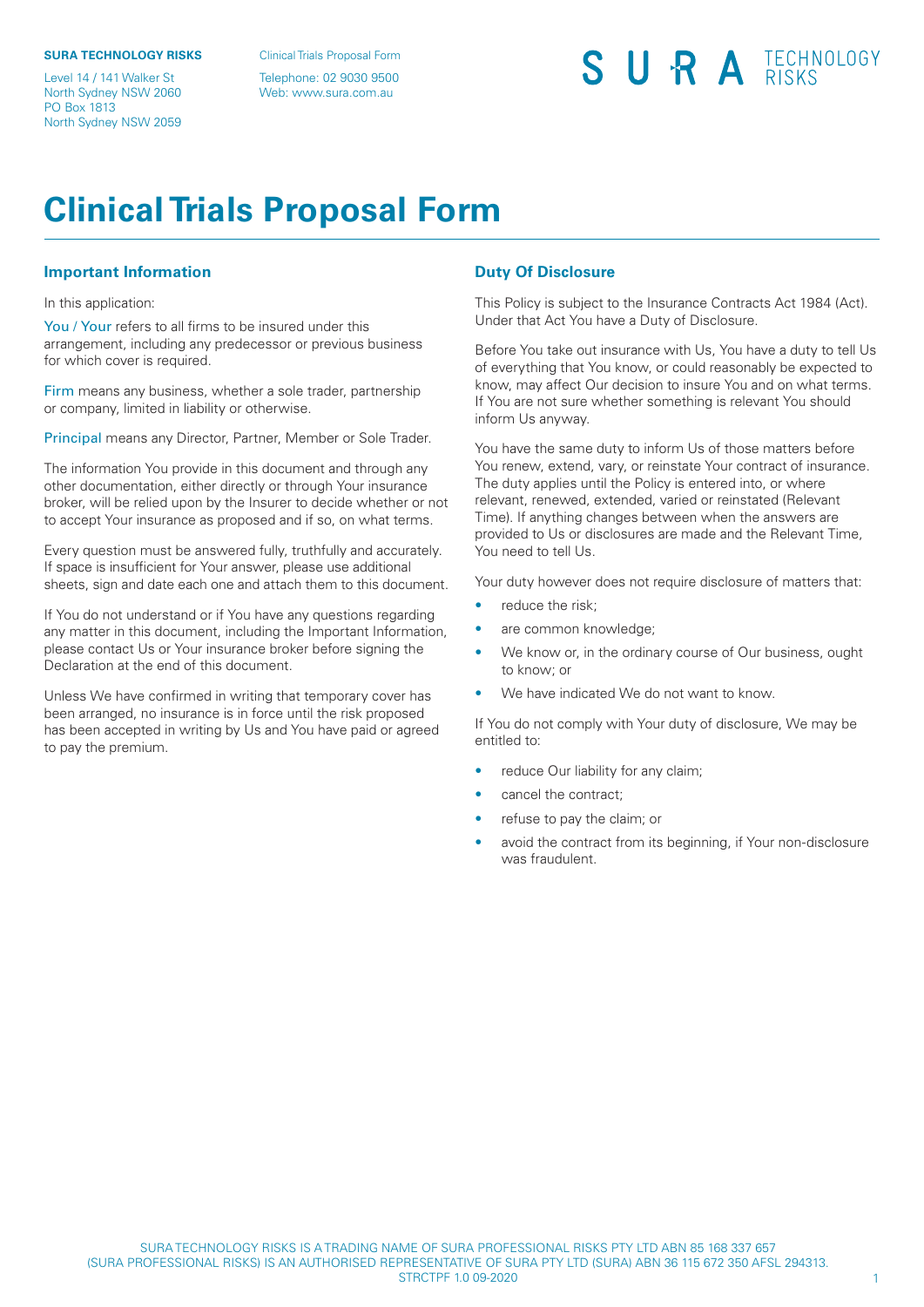#### **SURA TECHNOLOGY RISKS**

Level 14 / 141 Walker St North Sydney NSW 2060 PO Box 1813 North Sydney NSW 2059

Clinical Trials Proposal Form

Telephone: 02 9030 9500 Web: www.sura.com.au

# SURA TECHNOLOGY

## **Claims Made Policy**

Section 2 – Clinical Trials Liability and Section 3 – Third Party Cyber Liability are issued on a "claims made" basis. This proposal is for a Claims Made Policy. This means that the policy only responds to:

- claims first made against You and notified to the Insurer during the policy period arising from events after any retroactive date on the policy, and
- events of which You first become aware during the policy period that could give rise to a future claim provided that You notify the Insurer during the policy period of the circumstances of such events and they arose after any retroactive date on the policy.

When the policy expires, no claims can be made on the policy even though the event giving rise to the claim may have occurred during the policy period.

## **Privacy Statement**

We are committed to protecting Your privacy in accordance with the Privacy Act 1988 (Cth) and the Australian Privacy Principles (APPs), which will ensure the privacy and security of Your personal information.

The information provided in this document and any other documents provided to Us will be dealt with in accordance with Our Privacy Policy. By executing this document You consent to collection, use and disclosure of Your personal information in accordance with Our Privacy Policy. If You do not provide the personal information requested or consent to its use and disclosure in accordance with Our Privacy Policy, Your application for insurance may not be accepted, We may not be able to administer Your services/products, or You may be in breach of Your duty of disclosure.

Our Privacy Policy explains how We collect, use, disclose and handle Your personal information including transfer overseas and provision to necessary third parties as well as Your rights to access and correct Your personal information and make a complaint for any breach of the APPs.

A copy of Our Privacy Policy is located on Our website at <www.sura.com.au>

Please access and read this policy. If You have any queries about how We handle Your personal information or would prefer to have a copy of Our Privacy Policy mailed to You, please ask Us.

## **Agent Of Insurers**

In arranging this insurance, SURA Professional Risks Pty Ltd is acting under an authority given to it by insurers, and is acting as the agent of the insurer and not as Your agent.

### **General Insurance Code Of Practice**

We proudly support the General Insurance Code of Practice.

The purpose of the Code is to raise the standards of practice and service in the general insurance industry. For further information on the Code, please visit <www.codeofpractise.com.au>

#### **Not a Renewable Contract**

This Clinical Trials Policy is not a renewable contract so the Policy will terminate on the expiry date indicated. If you therefore require a subsequent Policy, you will need to complete and submit a new proposal form for assessment prior to the termination of the current policy.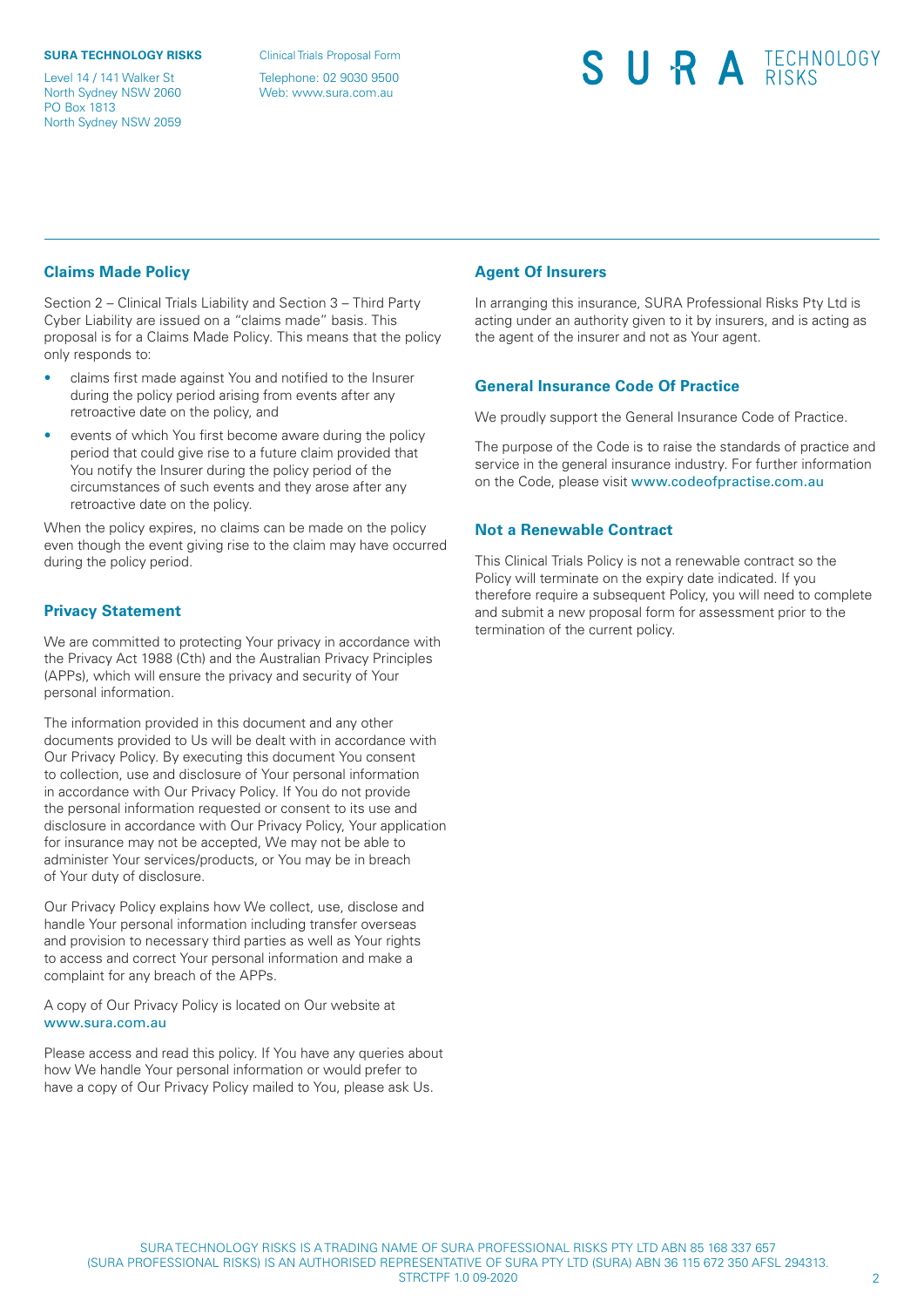## **Section 1**

| <b>Applicant Details</b>                                                                         |         |                          |
|--------------------------------------------------------------------------------------------------|---------|--------------------------|
| Name of Insured(s)                                                                               |         | ABN                      |
|                                                                                                  |         |                          |
|                                                                                                  |         |                          |
|                                                                                                  |         |                          |
| <b>Address Details</b>                                                                           |         |                          |
| Address                                                                                          |         | Postcode                 |
|                                                                                                  |         |                          |
| Suburb / City                                                                                    |         | Date Established         |
|                                                                                                  |         | $\sqrt{2}$<br>$\sqrt{2}$ |
| Email                                                                                            | Website |                          |
|                                                                                                  |         |                          |
| Is the applicant the (please select one)                                                         |         |                          |
| Local legal representative<br>Sponsor                                                            |         |                          |
| If the applicant is a local legal representative, please provide details of the sponsor          |         |                          |
| Name                                                                                             |         |                          |
|                                                                                                  |         |                          |
| Address                                                                                          |         | Postcode                 |
|                                                                                                  |         |                          |
| Suburb / City                                                                                    |         | State                    |
|                                                                                                  |         |                          |
| Is this application for                                                                          |         |                          |
| Single clinical trial (non-renewable and only for the trial period) - Complete Section 2 Details |         |                          |

Multiple clinical trials (annually renewable policy) – Complete Section 3 Details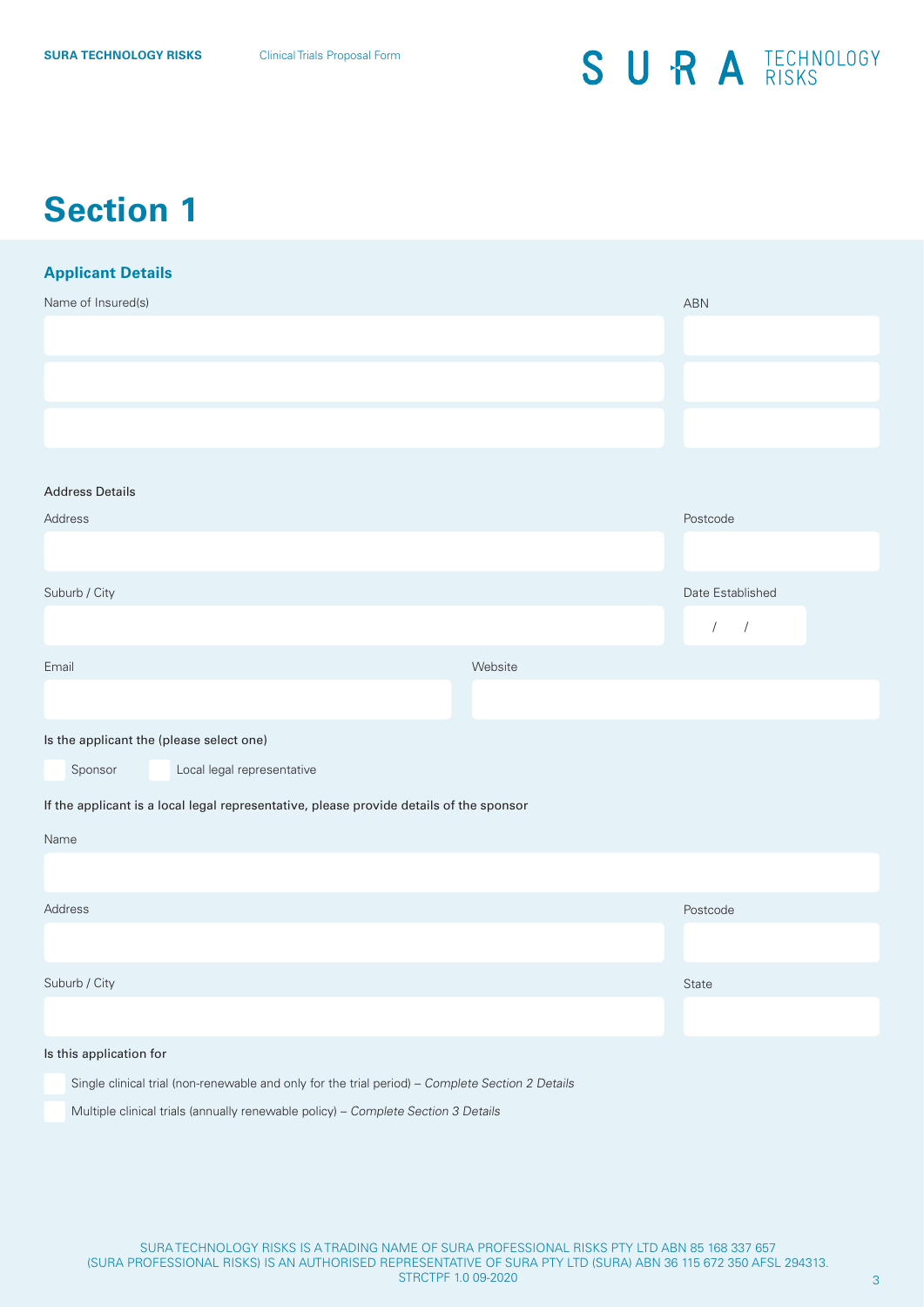# **Section 2**

## **Single Non-Renewable Clinical Trial**

Country(ies) where clinical trial will take place

| Estimated start date of trial<br>Estimated completion date of trial |            |            |            |                |  |    | Final patient contact |                                             |  |            |                   |  |           |  |
|---------------------------------------------------------------------|------------|------------|------------|----------------|--|----|-----------------------|---------------------------------------------|--|------------|-------------------|--|-----------|--|
| $\sqrt{2}$<br>$\sqrt{ }$                                            |            | $\prime$   | $\sqrt{ }$ |                |  |    | $\sqrt{2}$            | $\sqrt{ }$                                  |  |            |                   |  |           |  |
| Protocol No                                                         |            |            |            | Protocol title |  |    |                       |                                             |  |            |                   |  |           |  |
|                                                                     |            |            |            |                |  |    |                       |                                             |  |            |                   |  |           |  |
| Study Phase (if applicable)                                         |            |            |            |                |  |    |                       |                                             |  |            |                   |  |           |  |
|                                                                     |            |            |            |                |  |    |                       |                                             |  |            |                   |  |           |  |
| Product Name                                                        |            |            |            |                |  |    |                       | ANZCTR No (if relevant)                     |  |            |                   |  |           |  |
|                                                                     |            |            |            |                |  |    |                       |                                             |  |            |                   |  |           |  |
| EudraCT No (if relevant)                                            |            |            |            |                |  |    |                       | ClinicalTrials.gov Identifier (if relevant) |  |            |                   |  |           |  |
|                                                                     |            |            |            |                |  |    |                       |                                             |  |            |                   |  |           |  |
|                                                                     |            |            |            |                |  |    |                       |                                             |  |            |                   |  |           |  |
| No. of Research Subjects to be enrolled by country                  |            |            |            |                |  |    |                       |                                             |  |            |                   |  |           |  |
| Country                                                             |            |            |            |                |  |    | Active                |                                             |  |            | Placebo / Control |  |           |  |
|                                                                     |            |            |            |                |  |    |                       |                                             |  |            |                   |  |           |  |
|                                                                     |            |            |            |                |  |    |                       |                                             |  |            |                   |  |           |  |
|                                                                     |            |            |            |                |  |    |                       |                                             |  |            |                   |  |           |  |
|                                                                     |            |            |            |                |  |    |                       |                                             |  |            |                   |  |           |  |
| Australian Participant split (if applicable)                        |            |            |            |                |  |    |                       |                                             |  |            |                   |  |           |  |
| State                                                               | <b>NSW</b> | <b>VIC</b> |            | <b>QLD</b>     |  | SA |                       | <b>WA</b>                                   |  | <b>TAS</b> | ACT               |  | <b>NT</b> |  |
| Subjects                                                            |            |            |            |                |  |    |                       |                                             |  |            |                   |  |           |  |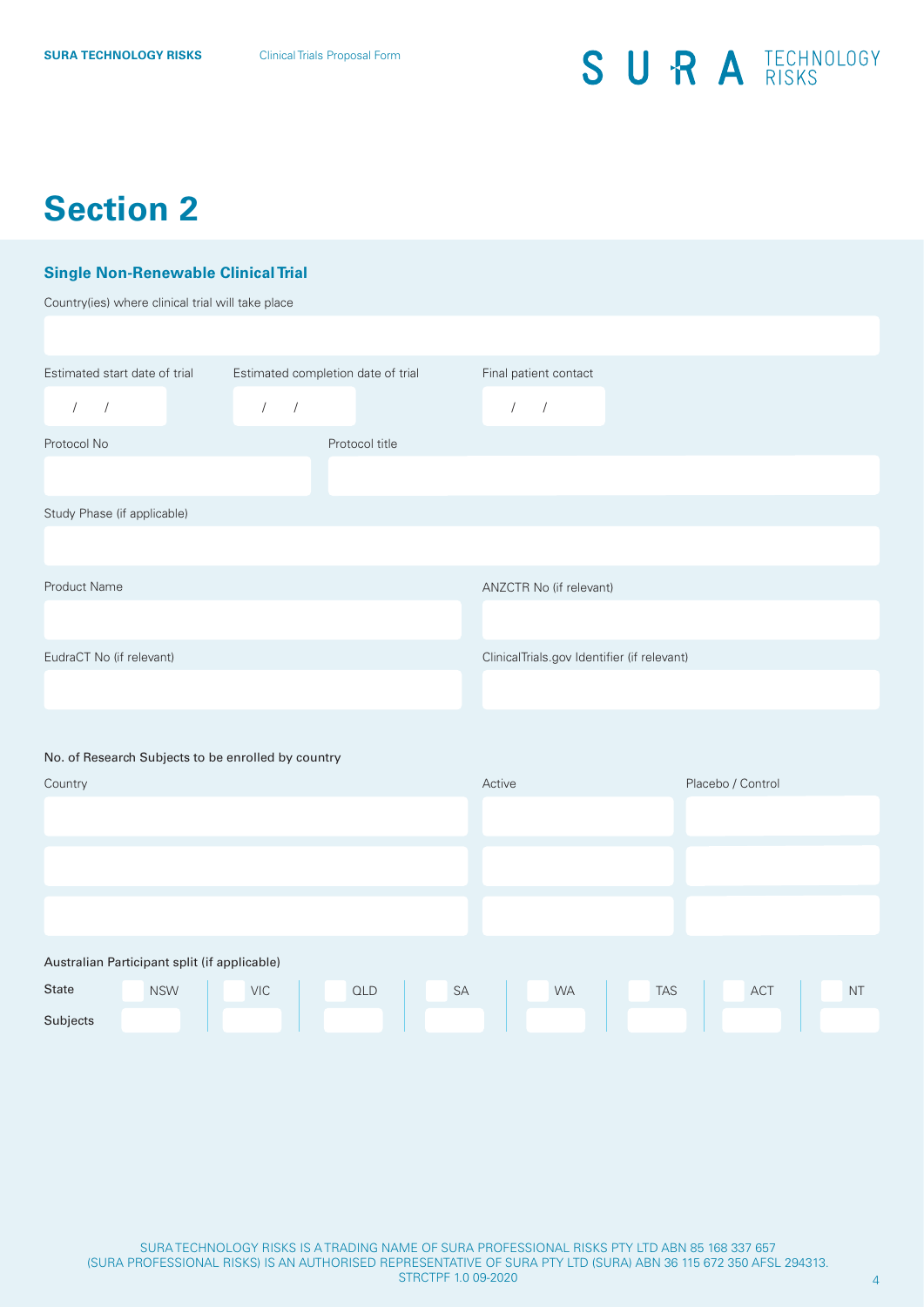## **Section 3**

## **Annually Renewable Multiple Trials**

Please complete for all trials that are:

- Planned (expecting to commence in proposed insurance period);
- Current (in progress);
- Completed (last patient, last contact within last 3 Years).

|                  | Trial 1 | Trial 2 | Trial 3 |
|------------------|---------|---------|---------|
| Status           |         |         |         |
| Product name     |         |         |         |
| Protocol number  |         |         |         |
| Study title      |         |         |         |
| Phase            |         |         |         |
| Active subjects  |         |         |         |
| Placebo subjects |         |         |         |
| Country(ies)     |         |         |         |
| Start (MM/YY)    |         |         |         |
| End (MM/YY)      |         |         |         |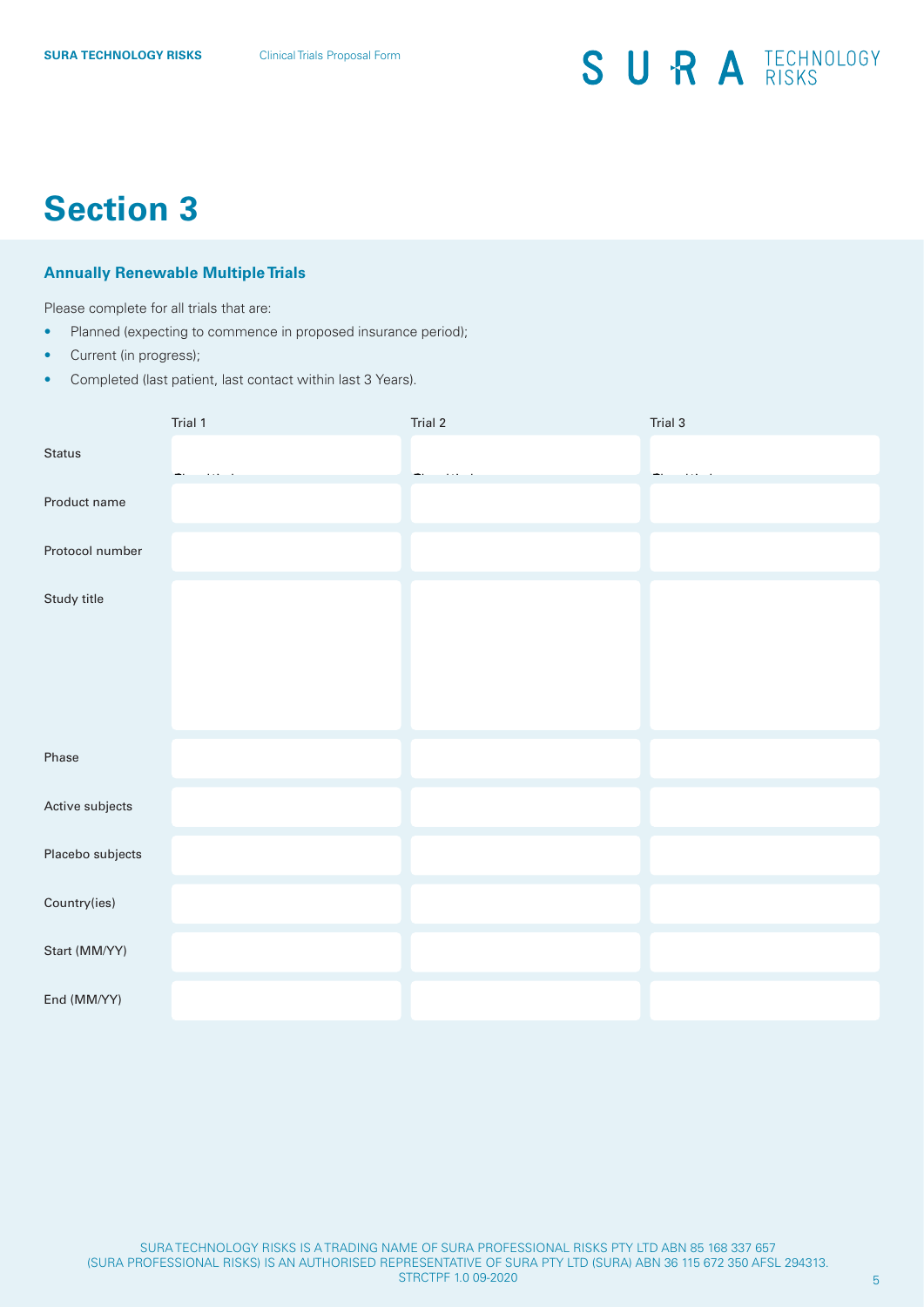# **Section 3**

|                  | Trial 4 | Trial 5 | Trial 6 |
|------------------|---------|---------|---------|
| Status           |         |         |         |
| Product name     |         |         |         |
| Protocol number  |         |         |         |
| Study title      |         |         |         |
| Phase            |         |         |         |
| Active subjects  |         |         |         |
| Placebo subjects |         |         |         |
| Country(ies)     |         |         |         |
| Start (MM/YY)    |         |         |         |
| End (MM/YY)      |         |         |         |

If there is insufficient space to list all trials to be insured, please attach a separate list containing information as outlined above.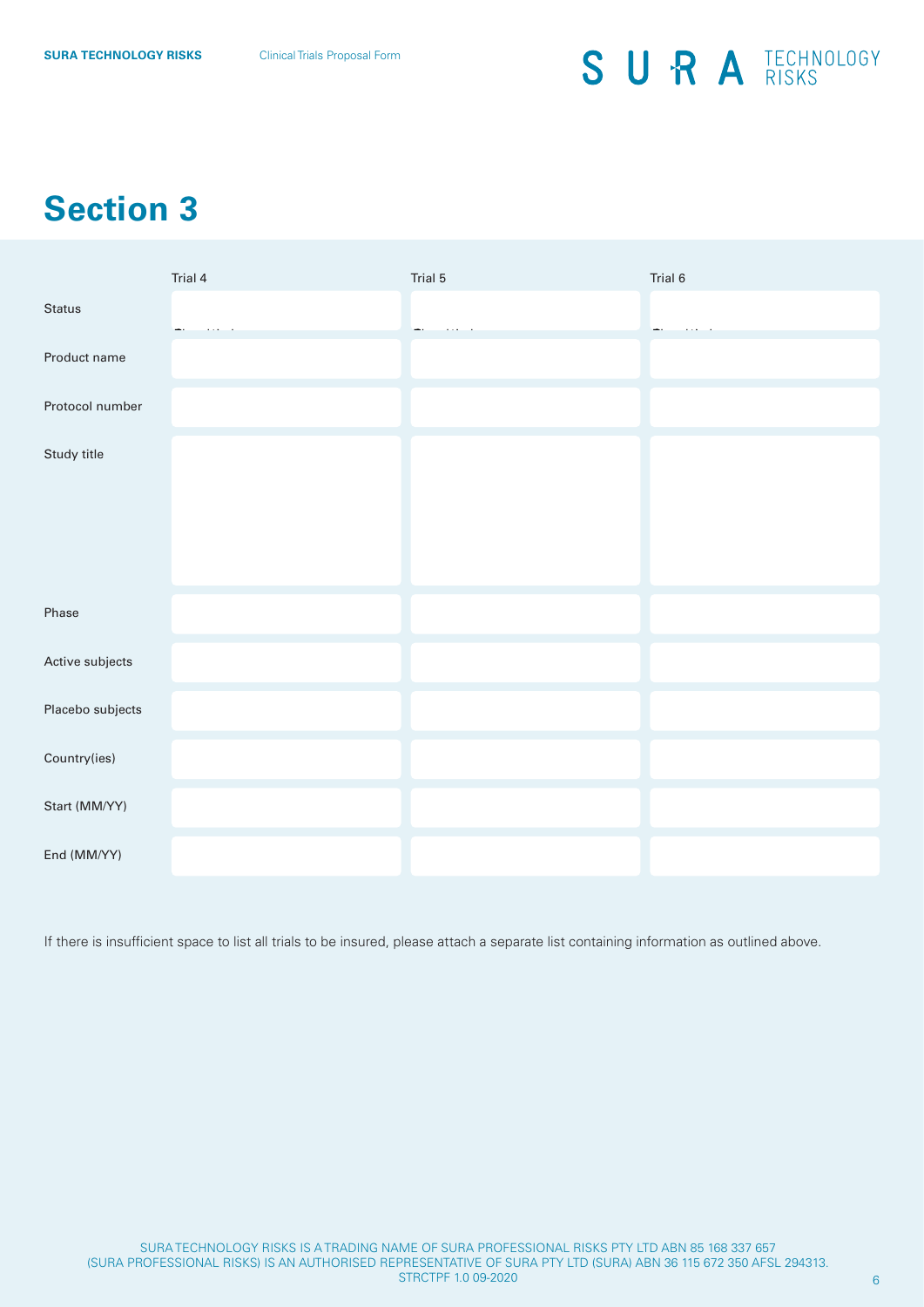## **Section 4**

#### **Claims**

Has there ever been a loss or SAE related to the product/s being trialled? The very neglected to the product of the product of the product of the very neglected to the product of the product of the very neglected to the pr

If Yes, please provide details below

Please provide the following documents with Your application (for each trial to be insured under the policy):

- Trial protocol
- Patient Informed Consent
- Copies of any contracts or agreements (excluding unaltered Medicines Australia / MTAA Clinical Trial Research Agreements

#### Are any trials being undertaken in:

| Cuba | <b>Iran</b> | North Korea | Svria | the Crimea Region of Ukraine |
|------|-------------|-------------|-------|------------------------------|
|      |             |             |       |                              |

any territory subject to any sanction, prohibition or restriction under United Nations resolutions or the trade or economic sanctions, laws or regulations of the European Union, the Commonwealth of Australia, United Kingdom or the United States of America?

If "Yes" to any of the above, We may require additional information to be provided to Us.